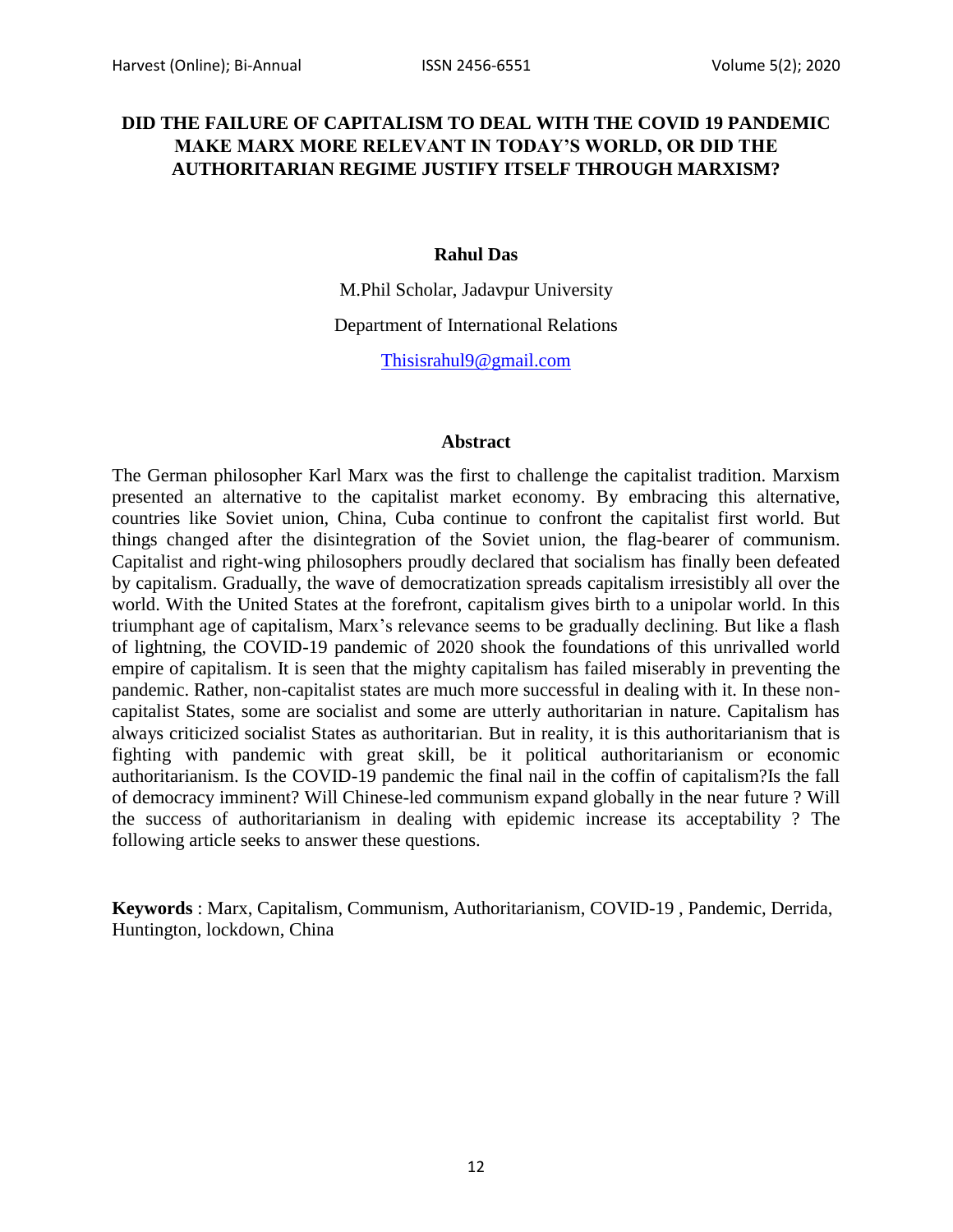Since the bicentennial of Marx's birth in 2018, the question has been raised again and again, is Marx still relevant today? Or has Marx lost his relevance in today"s age of liberalism and the triumph of market economy,139 years after his death? In today"s world plagued by COVID -19 pandemic, the first one seems more real. This realisation is especially significant when Marxists around the world began to think that Marxism had become irrelevant after the collapse of the socialist world. The current pandemic may have brought Marx from the pages of history to reality.

The collapse of the Soviet Union marked the beginning of an era of extreme conservative thinkers such as Francis Fukoyama and Samuel Huntington. In his book 'The End of History and the Last Man" (1992) Fukoyama interprets the fall of communism differently, saying that history has come to an end. He implicitly said that western democracy has won .This is the only and final destination of mankind. In his book 'The Clash of Civilization and the Remaking of World Order' (1996), Huntington replaces Marx's notion of 'class struggle' with the idea of "conflicts of civilizations". Believers in the idea of capitalist democracy rejoiced in the victory. They thought that the practical application of socialism would never come back. Orthodox fundamentalists gained much importance in Huntington"s theory, which made them overjoyed. The conflict between the western Christian world and the Muslim world is now the main conflict, his book lays the groundwork for this idea.

In this situation, the leftists of all denominations become more or less stunned. They were confused about the role of socialism in the history of human civilization after the collapse of the Soviet Union. After the fall of Soviet Union, the eminent postmodern thinker Jacques Derrida wrote the book 'Spectres of Marx : The State of the Debt, the Work of Mourning and the New International' (1993). In it, he proudly declares that Marx's 'spirit', has become more relevant to the world since the fall of the Berlin wall and the Soviet Union.

Derrida"s arguments seemed too many to be prophetic, absurd, overly optimistic, and so on. Many began to think anew about whether Marx was still really relevant. Since then a lot of water has flowed in the Ganges, Danube, Volga, Mississippi rivers and with the time the skeleton of capitalist economy has also been exposed. People were initially overwhelmed by the capitalist economy, much of which has been extinguished overtime. Global recession, rising income inequality, inquitable distribution of capital forced people to think about the moral basis of capitalism.

After the collapse of the Soviet Union and the Communist bloc in Eastern Europe, Huntington's description of the clash of civilization became apparent through the rise of Islamist politics. In Muslim-majority countries, especially among young people, there was a growing interest in whether Islamist politics was the only option. This interest is now on the verge of disappearing for various reasons. The crisis of capitalist politics and the failure of Islamist politics have made Marxist thought relevant again in today"s world. It is pertinent to note that politics of Islamism does not reject capitalism but seeks to perpetuate it using religious suffixes.

In contrast to the capitalist state system, Marx wanted to build an egalitarian society by abolishing the exploitative state system that includes all classes of people regardless of country, race, caste, religion or creed. Inspired by Marxist thought, those who wanted to materialize the dream of building such a classless society in different countries thought that the state had to beauthoritarian in order to do so. As a result, every state that took the initiative to actualize Marx"s dream became authoritarian or dictatorial. From Joseph Stalin in Russia to Fidel Castro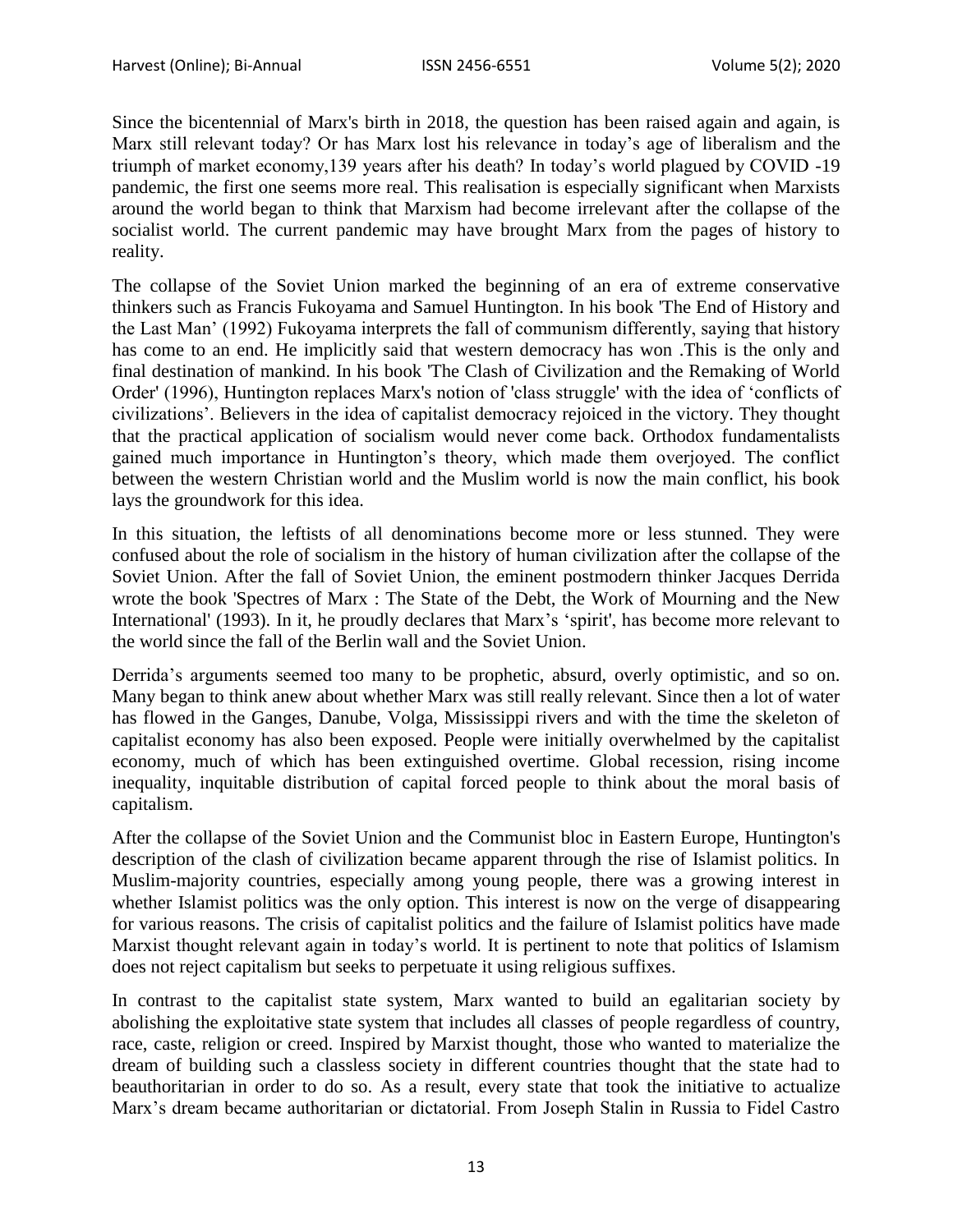in Cuba, from Hugo Chavez in Venezuela to Kim Jong Un in North Korea, everyone is a perfect example of the above statement. Although, a small section of leftists who hold Marx"s thought have always said that the idea of an authoritarian state is completely contrary to 'Marx's conception of the state'. However, they did not get much attention in the in the mainstream of power.

Although there is disagreement among the leftists as to whether an authoritarian state is needed to reach communism, what everyone agrees on is that a free market economy can never establish an egalitarian society. In order to establish anegalitarian society, first of all, an authoritarian economy is needed. There may be differences in the level of authority, but there must be control over the economy. Until an egalitarian society is established, the state will have the responsibility to control the economy. The point on which all Marxists generally agree is that the welfare of people cannot be achieved without state control over the economy.

A look at history shows that in all countries where the leftists and the Communist parties came to power, they always established authoritarian States. While this has established state control over the economy, it is undeniable that it has also eroded people"s democratic rights and freedoms. The main goal of bringing the economy under the state control is to ensure education, medical care, housing and employment for all people. According to Marxists around the world, these four rights are the basic human rights. They think that the state should take the main responsibility to fulfill these rights. They say the state has no right to survive as an institute if it fails to fulfill these rights. Whether socialist states succeed or fail in ensuring these human rights is another matter. But in addition to those socialist countries, many capitalist countries in the west, except the United States, recognise the right to education and medical care as a fundamental human right and make it the responsibility of the state to ensure it. Corporates are also given less opportunity to do business in these two sectors. All of these countries pursue political authoritarian economic policies without leaving economic management entirely in the hands of market. By imitating the socialist states, the authority of the over the economy is also established there. It is pertinent to note that Marx"s followers believe that the market economy is in fact an economy controlled by a few individuals in the name of the market.

With the departure of the socialist system from the Eastern European states, including Soviet Union almost all of them left the two sectors of education and medicine under the management of the state without leaving it to the commercial sector. As a result, people in all these countries can get free education and medical service just like in the socialist era.

Although China has relaxed state control over the economy and led country to capitalism under the leadership of communist party, it has not turned education and medical fields into profit making sectors. China believes that education and medical care are fundamental human rights, and that is the responsibility of the state to ensure that these rights are met.

When the first corona virus outbreak was reported in Wuhan, Hubei province, China, there was a great deal of excitement in the Western world. The Western world began to think that China had finally been found to be in disarray. The Western media then begin to proudly propagate in various ways that China"s economic rise was in fact on a weak foundation. Some have been speculated that the outbreak of the corona virus could destroy China"s economy and lead to the overthrow of the Communist party.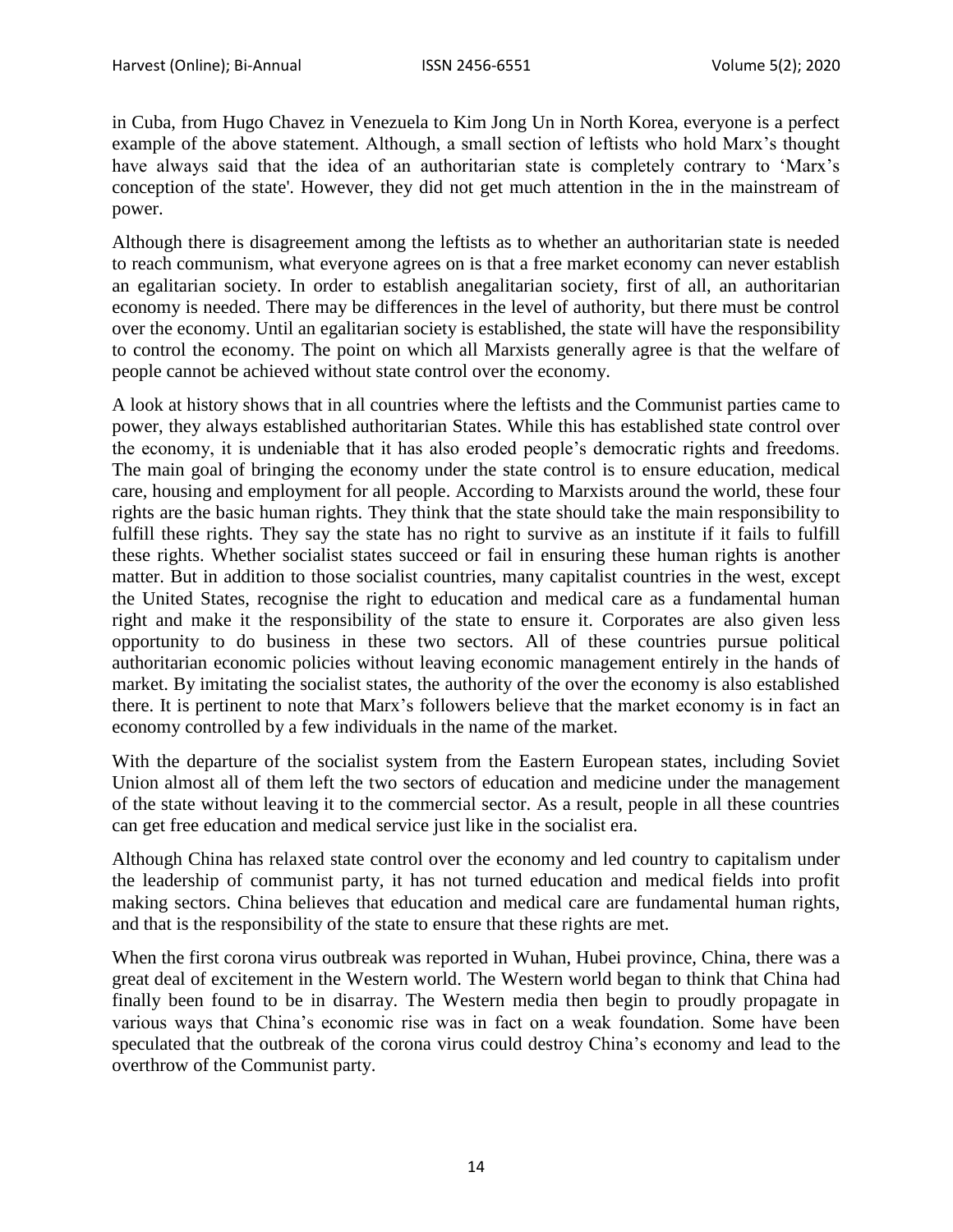But in reality, China soon become very successful in dealing with the pandemic. Before the virus could spread, China locked down the city of Wuhan. Since the COVID-19 vaccine has not yet been discovered, this Chinese lockdown model is recognised worldwide as the only way to prevent corona virus from spreading. China quickly locks down cities through the policy of state authoritarianism and at the same time succeeds in providing the food security to the countrymen. During the lockdown period, China guaranteed food, jobs and salaries to its citizens, successfully implementing its economic authoritarianism policy. Since the state did not lack anything for the citizens during the lockdown, there were no incidents of dissatisfaction among the Chinese citizens.

The overarching success of the lockdown policy allowed China to contain COVID-19 only in Wuhan province. Health workers, including doctors and nurses (numbering about 42 thousand) were sent to Wuhan from other parts of China to prevent the virus from spreading across the country. Government offices were converted into hospitals overnight to arrange the treatment for a large number of COVID patients. In addition to the administration, volunteers from the Chinese communist party were involved in this huge undertaking.

After China, the corona virus began to spread to countries in East and Southeast Asia. All these countries also succeeded in controlling the pandemic to some extent following the model of China. Although some of these states are authoritarian and some are democratic in East and Southeast Asia, they are more or less authoritarian in economic nature. People have medical and economic guarantees in these countries other than the Philippines. These States rely on economic authoritarianism to deal with the epidemic without looking at the markets and profits. And in this they also get enough success. Confucianism, Laoism, Taoism, Shintoism and Buddhism are also influential throughout south-east Asia. There is a touch of social authoritarianism in all these thoughts or philosophies. It teaches them to obey orders or laws without asking questions. These small things helped the governments of these countries to quickly quarantine the people as soon as the virus spread. Apart from social and economic authoritarianism, the issue has so far played a major role in preventing the spread of corona virus in East and Southeast Asian countries is the ability of governments to make quick decisions. The most commendable thing is that the governments of these countries did not adopt a "wait and see" policy like the European and American governments in dealing with the epidemic.

Western European States, including Italy, Spain and Germany, have not shown sufficient promptness in dealing with the corona virus since the beginning. Moreover, they were also reluctant to adopt the Wuhan model because of their contempt for socialist China and Asia. Due to the indifference and procrastination of these States, the corona virus spread rapidly. The situation is similar in the Middle East including Iran.

Russia, like Western Europe or the United States, did not delay in taking the necessary steps to prevent the spread of corona virus. Despite its long border with China and close economic, commercial, military etc. relations the rate of corona virus spread in Russia is relatively low. As a former socialist state Russia is in a much better position than Western Europe due to its quick decision making in pandemic situation. While arch-rival Russia has been able to control the spread of the corona virus the United States has been plunged into an unprecedented crisis.

The United States has no experience dealing with external forces, wars, famines, epidemics etc. Apart from this, there are signs of mismanagement, indecision, delay in making decision are evident in this country. The United States is now the epicentre of covid-19 in North and South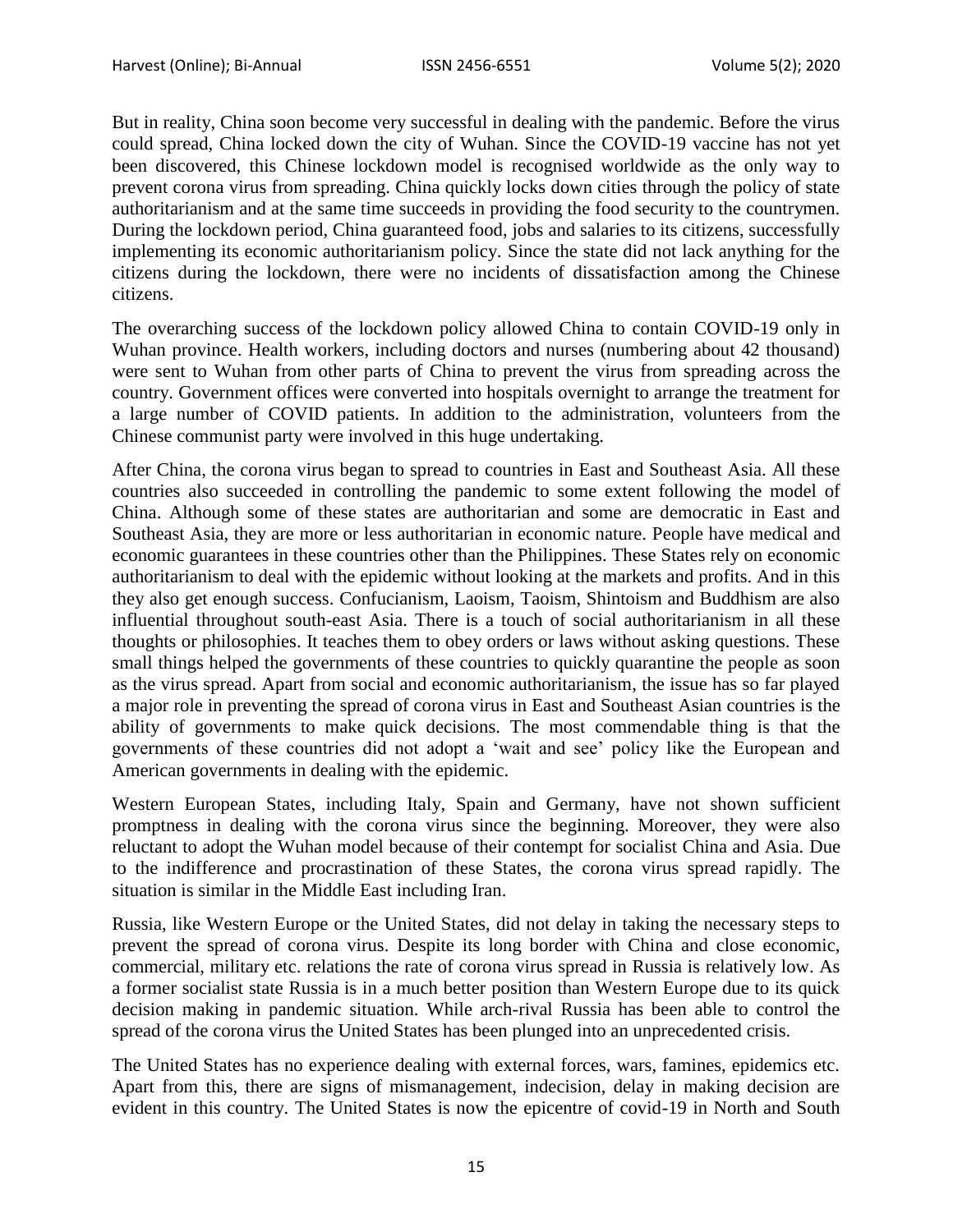America as a whole. The richest state in the world now lacks adequate infrastructure to serve corona patients. The number of hospital beds per head in China is four times that of the United States. With such a large population, China's medical facility is undoubtedly commendable. On the other hand, United States, the world's largest economy, does not even have enough kits for COVID-19 patients.

Last year the US military budget was 730 billion. This is more than the combined military spending of all the states in the world. The United States is spending heavily on the military while handing over healthcare to corporates. The US health sector is actually controlled by insurance companies. People"s diseases, grief, elements are the sources of their profit. The American people today are the victims of the profit oriented healthcare sector and the extreme mismanagement of government. As a result, the United States has had to take authoritarian steps to deal with the crisis, even though it was hesitant to do so in the first place.

Following the Wuhan model, cities in the United States are being cordoned off, as well as free corona virus testing is being arranged. The government is now forced to do so because corona testing is so expensive in corporate-managed US hospitals that it is beyond the reach of the general public. However, it is too late for the United States to take this step. By then COVID-19 had spread to all US states. When the first corona positive patient was identified in the city of Seattle, following the Wuhan model immediately would not have caused so much spread.

Experts say the spread of the corona virus has exposed the weaknesses of the US capitalist market economy. As a result of the collapse of the stock market, many people have lost everything and gone bankrupt. People are terrified of losing their jobs even after everything is over. In order to deal with the crisis, the state has to intervene in the economy again, again the state has to stand by the side of the people. The invisible hand of the market described by Adam Smith is failing to protect the people.

If the state fails to provide financial security to the people, then in third world countries like India, people cannot be locked down if necessary. Fascinated by the dream of high GDP growth, the reality of India is that many people still do not have access to food if they cannot work one day. The lockdown will only succeed in the third world countries if the state can take responsibility for feeding the low-income people during the lockdown. From communist China to the advanced capitalist states of the west, all of them have implemented their lockdown system by providing various benefits to the people during the crisis. The state that have carried out the lockdown have had to ensure minimum economic security for the people before the lockdown began. Providing financial security to the people during a lockdown is the primary duty of government, be it right wing or left wing. No state has completely relied on the market for lockdown or left the treatment of corona virus victims in entirely in the hands of corporates. The fact is that all States have to rely more or less on economic authoritarianism to deal with COVID-19.

However it has been observed that socialist states as well as social authoritarian and right wing authoritarian countries in the Middle East (except Iran) are in a better position to deal with COVID-19. But, the examples of Canada and Israel show that while economic authoritarianism is needed to deal with the crisis, state authoritarianism is not so important.

In the process of reaching Marx"s egalitarian democratic society, many Marxists think that this state authoritarianism is an obstacle. They believe that in order to establish an egalitarian society,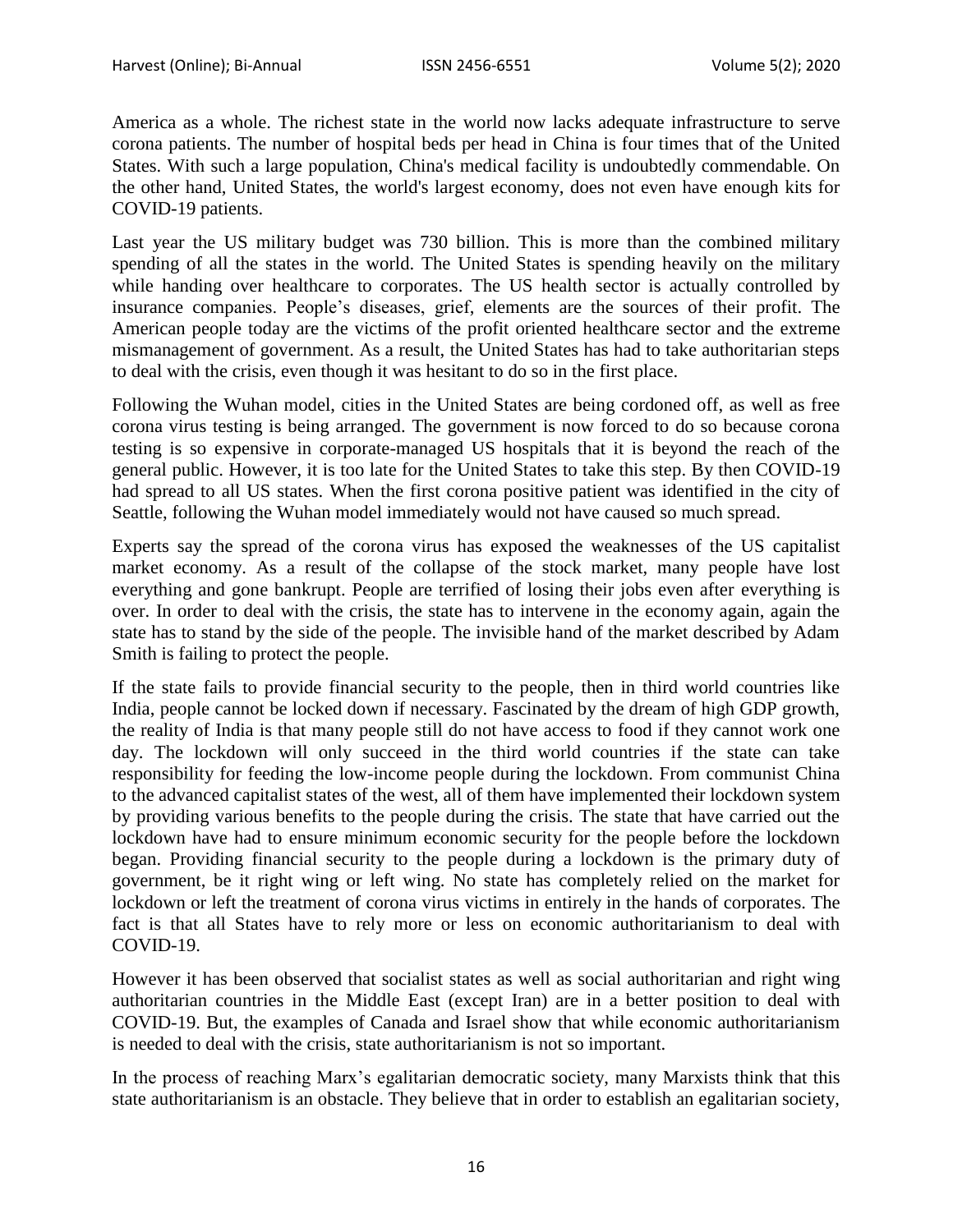it is necessary to have a controlled economy as well as the continuous development of science to meet the challenges of the age. The biggest challenge of the present time is to invent corona vaccine. And countries like United States, United Kingdom, Russia, China, India, Thailand and Israel are playing a leader leading role in tackling this challenge.

Corona virus pandemic shows that financial strength alone cannot be the measure of everything. Today, many of the world"s leading countries in terms of annual income are not participating in the ongoing wartime effort to invent the corona virus vaccine (for example the rich countries in the middle East can be mentioned). As Marx said, it is not only the philosopher"s job to point out problems, but also to change the world, now it is the time to reach the pinnacle of medical development and find a cure for the corona virus. Just as the continuous development of science will eliminate all forms of discrimination among human beings and build a classless society, so science will also help people to overcome adversity by its own innovative power. The whole world today is looking at the antidote to corona virus, another step forward in science.

## **References :**

Martinez, Carlos. (2020). Karl Marx In Wuhan : How Chinese Socialism is Defeating COVID-19. International Critical Thought. Volume 10 (2). Retrieved from <https://www.tandfonline.com/doi/full/10.1080/21598282.2020.1779504>

Foster, John Bellamy. (2020) , Inter Suwandi. COVID- 19 and Catastrophe Capitalism. Monthly Review. Retrieved from [https://monthlyreview.org/2020/06/01/covid-19-and-catastrophe](https://monthlyreview.org/2020/06/01/covid-19-and-catastrophe-capitalism/)[capitalism/](https://monthlyreview.org/2020/06/01/covid-19-and-catastrophe-capitalism/)

Sanyal, Sagar. (2020) COVID- 19, Marxism, and the metabolic rift. Redflag. Retrieved from <https://redflag.org.au/node/7315>

Fasflis, Dimitris. (2020). Marx in the Era of Pandemic Capitalism. The Bullet. Retrieved fro[mhttps://socialistproject.ca/2020/04/marx-in-the-era-of-pandemic-capitalism](https://socialistproject.ca/2020/04/marx-in-the-era-of-pandemic-capitalism)

Nayeri, Kamran. (2020). The Coronavirus Pandemic as the Crisis of Civilization. Our Place in the World : A Journal of Ecosocialism. Retrieved fro[mhttps://forhumanliberation.blogspot.com/2020/03/3330-coronavirus-pandemic-as-crisis](https://forhumanliberation.blogspot.com/2020/03/3330-coronavirus-pandemic-as-crisis-of.html?m=1)[of.html?m=1](https://forhumanliberation.blogspot.com/2020/03/3330-coronavirus-pandemic-as-crisis-of.html?m=1)

Alizadeh, Hamid. (2020). Coronavirus Pandemic Opens a New State in World History. In Defence of Marxism. Retrieved from [https://www.marxist.com/coronavirus-pandemic-opens-a](https://www.marxist.com/coronavirus-pandemic-opens-a-new-stage-in-world-history.htm)[new-stage-in-world-history.htm](https://www.marxist.com/coronavirus-pandemic-opens-a-new-stage-in-world-history.htm)

Mason, Paul. (2020). Will Coronavirus signal the end of capitalism. Aljazeera. Retrieved from [https://www.google.com/amp/s/www.aljazeera.com/amp/opinions/2020/4/3/will-coronavirus](https://www.google.com/amp/s/www.aljazeera.com/amp/opinions/2020/4/3/will-coronavirus-signal-the-end-of-capitalism/)[signal-the-end-of-capitalism/](https://www.google.com/amp/s/www.aljazeera.com/amp/opinions/2020/4/3/will-coronavirus-signal-the-end-of-capitalism/)

Altman, Drew. (2020). Understanding the US failure on Coronavirus. Thebmj .Retrieved from <https://www.bmj.com/content/370/bmj.m3417>